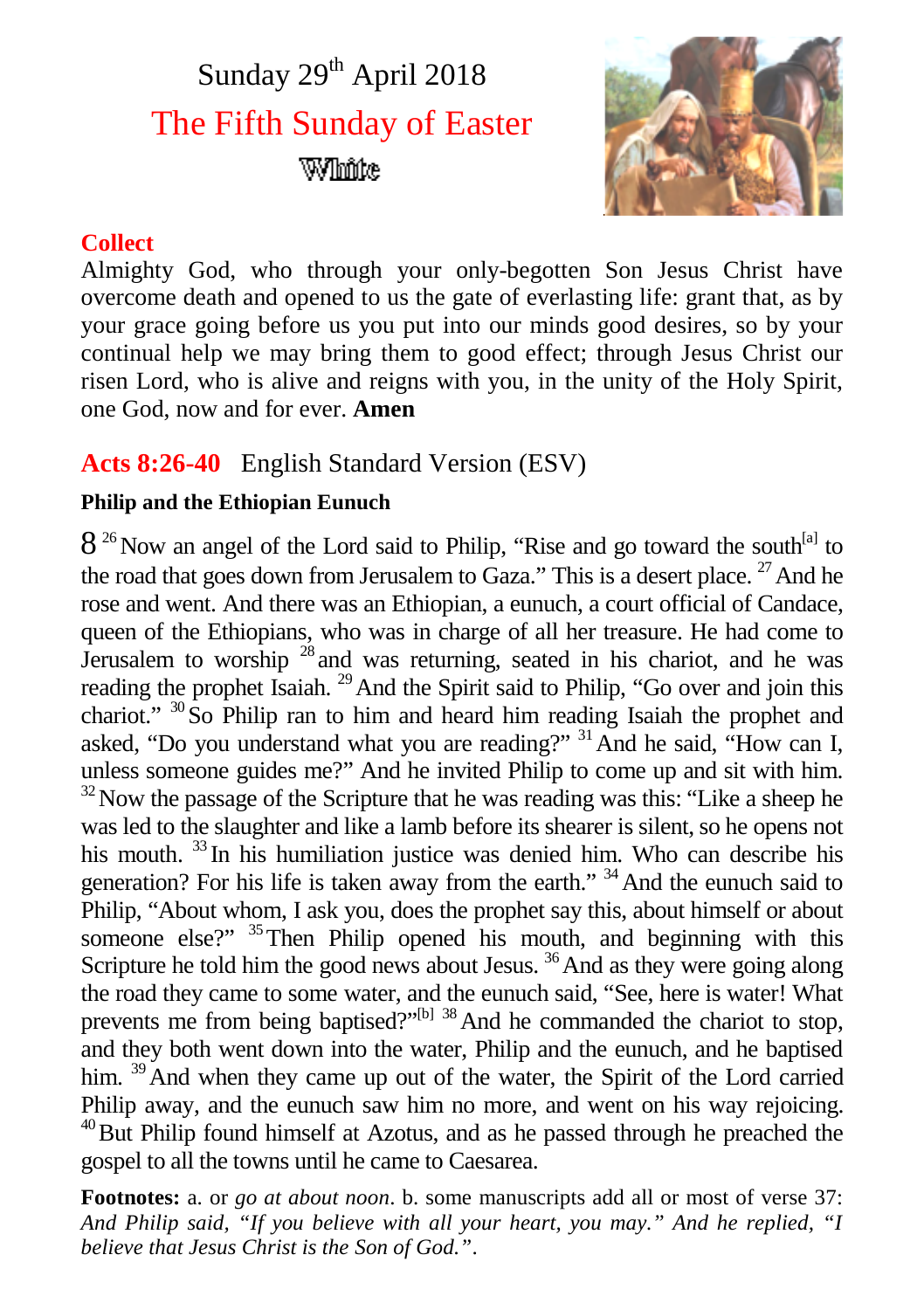**COMMENT:** This passage tells how the gospel became a missionary faith outside of Judaism. The Ethiopian eunuch was a proselyte and a believer in Israel's God, but probably not yet a circumcised Jew, unless he was from that group of Ethiopian Jews who have survived to this day. As early as the  $6<sup>th</sup>$  Century BC a colony of Jews had settled on the Elephantine Island in that part of the Nile River near where the Aswan Dam now stands at what was formerly the first cataract on the river. Jew or Gentile, as a eunuch he would have been excluded from every Jewish congregation according to early Jewish Law; Leviticus 21:20 and Deuteronomy 23:1. A more enlightened view emerged in Isaiah 56.3-5, where the Lord says this; "to them I will give within my temple and its walls a memorial and a name better than sons and daughters; I will give them an everlasting name that will endure forever." Wisdom of Solomon 3:14 also praised the law-abiding eunuch. Our Lord was probably acquainted with both passages (see Matthew 19:10-12) also with a positive acceptance. This eunuch served the Queen of Ethiopia in a high political office. It was not unusual for such men to receive such appointments where their sterility would not threaten either their mistress or the harems of their masters. (Esther 3:2; Daniel 1:3; Jeremiah 38:7) This man would have had particularly great responsibilities, trust and power as the monarch's treasurer (verse 27). To his surprise, perhaps, Philip found the man reading the book of Isaiah (from the early Greek translation, the Septuagint – the Hebrew Scrolls were sacred and could not be removed from the scrollarium). The point of the story comes in the eunuch's baptism after hearing Philip's proclamation of the gospel and its ready acceptance. The passage emphasises the action of the Spirit, a phenomenon that occurs again in 10:44. The sudden removal of Philip from the scene and reappearance at Azotus (another name for Ashdod) several miles to the north of Gaza (verse 40) reiterates the point. Philip then proceeded to conduct a missionary tour further up the coast as far as Caesarea, the centre of the Roman establishment in Palestine.

## **John 15:1-8** English Standard Version (ESV)

#### **I Am the True Vine**

 $15<sup>-1</sup>$  "I am the true vine, and my Father is the vinedresser. <sup>2</sup> Every branch in me that does not bear fruit he takes away, and every branch that does bear fruit he prunes, that it may bear more fruit. <sup>3</sup> Already you are clean because of the word that I have spoken to you. <sup>4</sup> Abide in me, and I in you. As the branch cannot bear fruit by itself, unless it abides in the vine, neither can you, unless you abide in me. <sup>5</sup>I am the vine; you are the branches. Whoever abides in me and I in him, he it is that bears much fruit, for apart from me you can do nothing. <sup>6</sup> If anyone does not abide in me he is thrown away like a branch and withers; and the branches are gathered, thrown into the fire, and burned.  $7$  If you abide in me, and my words abide in you, ask whatever you wish, and it will be done for you. <sup>8</sup>By this my Father is glorified, that you bear much fruit and so prove to be my disciples.

**COMMENT:** The allegory of the vine and the branches offers insight into the way the early Christian community saw the redemptive relationship between God, Jesus and the faithful. John stretches the image of the grapevine most picturesquely. There is no reason not to assume that he is repeating at least a remembered saying if not the actual words from the teaching of Jesus. Vineyards were plentiful, particularly on the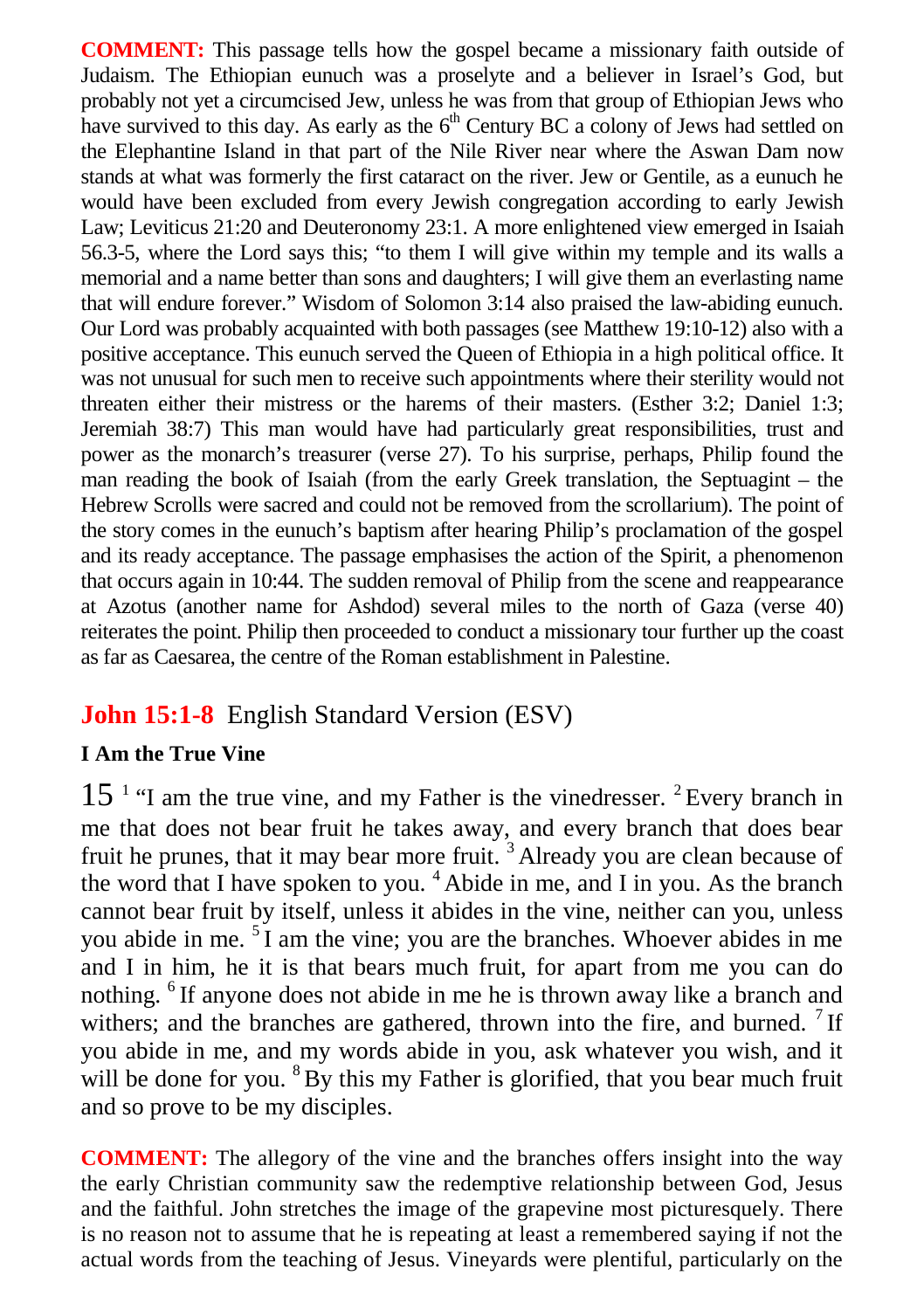rugged hills of Galilee. Next to olives, the growing of grapes for wine and raisins was the most important agricultural crop in ancient Palestine. Unlike modern vineyards with the vines growing upright in long, straight rows for mechanical picking, the vines were allowed to grow along the ground with bunches of grapes raised on small, forked stakes. At times the vines were allowed to grow up a nearby tree providing shade from the hot sun (1 Kings 4:25; Ezekiel 19:11). The solid trunk of the vine emerging from the ground grew long, tender branches on which the fruit was produced. Without those branches, newly grown each year, the vine could not produce fruit. Cut off from the root, the branches are useful only as kindling for a fire. This was a common source of firewood for cooking in ancient times. In this metaphor, God is described as the vine grower who cares for both the vine and the branches. Part of that caring requires rigorous pruning so that the vine continues to produce good fruit. This is exactly what has happened to Israel and to the church through the ages. This metaphor depicts how the disciples of Christ, sustained by provident grace, would do much to extend God's love to the world. However, if a Christian community does not respond to God's will it will be severed from God, the source of its life, as occurs in the pruning process. This should raise a question with  $us - are we in God's will - as individuals - as a Church? If we are not, in repentance,$ we can be re-grafted. What does it really mean in verse 7; "ask whatever you wish". Does this not mean an effective prayer life (verse 7) and glorification of God in the life of the believer (verse 8). These are fruits of a calm, spiritual nature, not the instantaneous profits of hysterical religiosity. Even Jesus himself did not receive the answer he wished for in his most fervent prayers in the Garden of Gethsemane. He did receive something of far more value: the courage to do trust that God would accomplish God's mission of salvation through his sacrificial death.

## **Psalm 22** *Apud te laus mea in ecclesia magna* Grail Psalter

#### **R You, Lord, are my praise in the great assembly.**

1 *For the Choirmaster. In the manner of "The Doe at Daybreak. " A Psalm of David*

 $26$  You are my praise in the great assembly. My vows I will pay before those who fear him.  $27$  The poor shall eat and shall have their fill. They shall praise the Lord, those who seek him. May their hearts live for ever and ever! **R**

<sup>28</sup> All the earth shall remember and return to the Lord, all families of the nations worship before him;  $29$  for the kingdom is the Lord's, he is ruler of the nations. <sup>30</sup> They shall worship him, all the mighty of the earth; before him shall bow all who go down to the dust. **R**

And my soul shall live for him,  $31$  my children serve him. They shall tell of the Lord to generations yet to come,  $32$  declare his faithfulness to peoples yet unborn: "These things the Lord has done." **R**